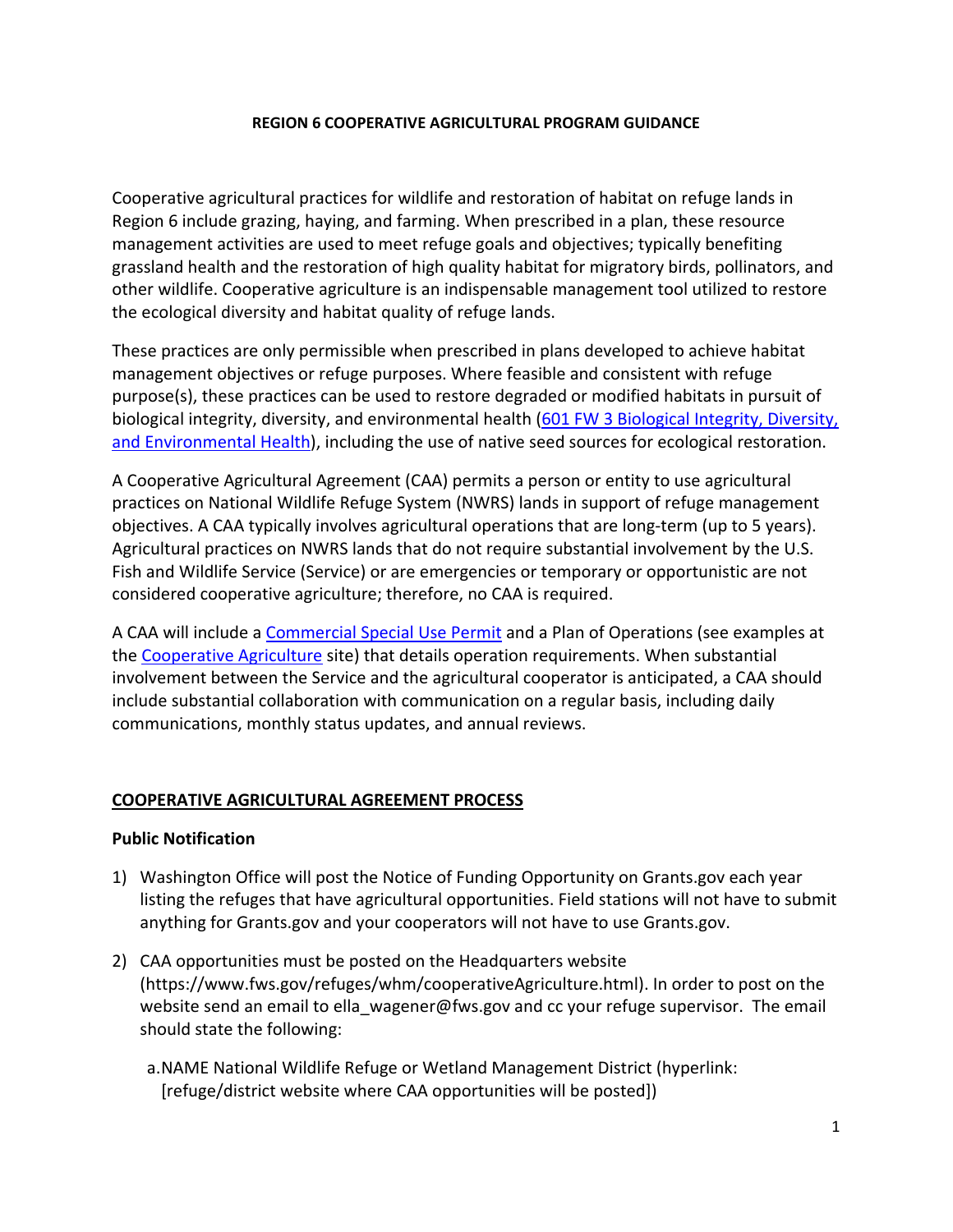- b. City and state
- c. One or two sentence description of the opportunity
- d. Applications must be received by month, day, and year.
- 3) CAA opportunities must be posted on your refuge or district website. At a minimum, include the following:
	- a. refuge manager's name
	- b. direct phone number
	- c. direct email link to receive more information on refuge agricultural opportunities.
- 4) Application Form Commercial Activities, Special Use Permit Application FWS form 3- 1383-C (this is the legal requirement for applying for an agricultural permit)
- 5) Additional information may include:
	- a. supplemental Instructions you can use and follow the guidance in the standard supplemental instructions for use of form found in 3-1383-C
	- b. commercial Activities Special Use Permit Application or
	- c. develop your own by filling out page 1 of the Form 3-1383-C and including the following information for the bid process
		- i. bid per acre or bid per AUM
		- ii. ranking criteria questionnaire (this could be a refuge specific document that outlines the opportunity and any requirements)
		- iii. map(s) of the units or other information to describe the unit
		- iv. fees Description of billing/payment process and timelines
- 6) Utilize local notifications such as refuge mailing lists, newspapers, or posters in locations of potential agricultural cooperators.
	- a. Document all public notification of CAA opportunities in refuge files.
- 7) Both successful and unsuccessful applicants will be notified of selection results. Unsuccessful applicants will be notified and informed of why they were unsuccessful and will be offered appeal rights.

## **SELECTION OF AGRICULTURAL PERMITEES**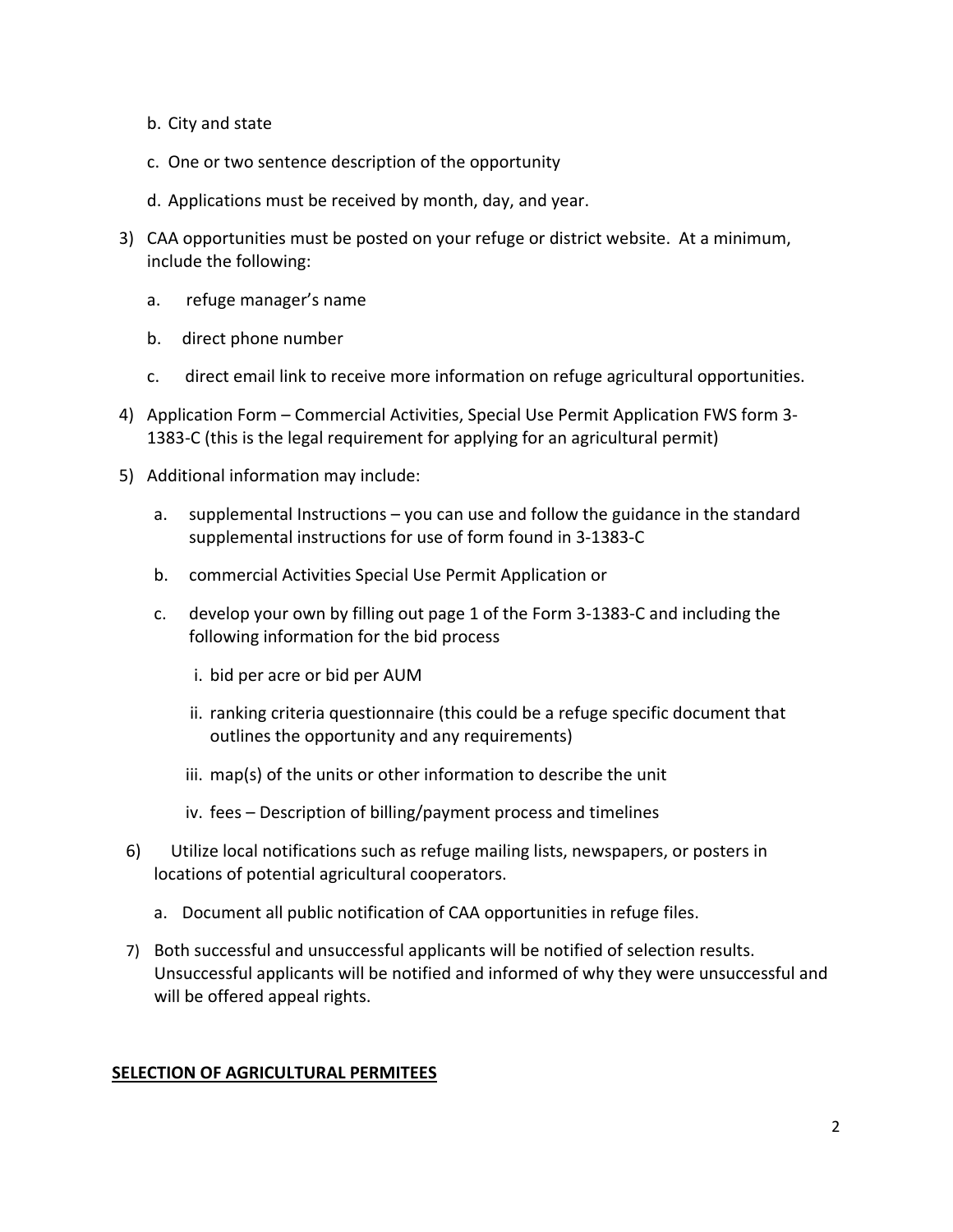CAA opportunities **must** first be offered through a Competitive or Lottery process. If no applicants are received or applicants cannot meet CAA requirements, permittees may be selected through the negotiated sale process. If an emergency or opportunistic habitat management action does not meet the level of "substantial involvement", necessitating a CAA, a permittee may be selected through the negotiated sale process and documented on a Special Use Permit.

In an effort to offer CAA opportunities to more agricultural operators, CAA's awarded to a specific person or entity **may** be limited. For example, *a cooperator may bid or apply for multiple units. If they are the successful bidder on more than one unit in which multiple bids are received, they will be limited to only one unit of choice. If they are the only bidder on multiple units, they will be awarded those units and will be responsible to complete the CAA for those units. Refuge managers may develop specific restrictions based on the amount and type of interest in the CAA*.

**Note:** The intent of the 620 FW 2 Cooperative Agricultural Use policy issued on August 3, 2017 is that when agricultural opportunities on refuge lands exist, they are offered to the public through an **open and competitive process**. If the agricultural opportunity offered does not meet the level of involvement requiring a CAA and national public notification, the use of the competitive or lottery process is **strongly encouraged and highly recommended**.

#### **Competitive Bid**

Bidding may be conducted in a closed sealed bid or a live auction format. The requirements of each specific bid sale will be dictated, to a large extent, by local circumstances. The following general guidelines shall apply to all competitive public sales:

- 1) The refuge manager will complete a bid prospectus for a competitive public bid or auction. This prospectus shall include appropriate information including:
	- a. maps of CAA areas available
	- b. acreages
	- c. maximum allowable stocking
	- d. species of crops
	- e. seasons of use
	- f. duration
	- g. any allowable deductions to offset any expenses of administering the activity (*e.g., fencing, water sources, etc.)*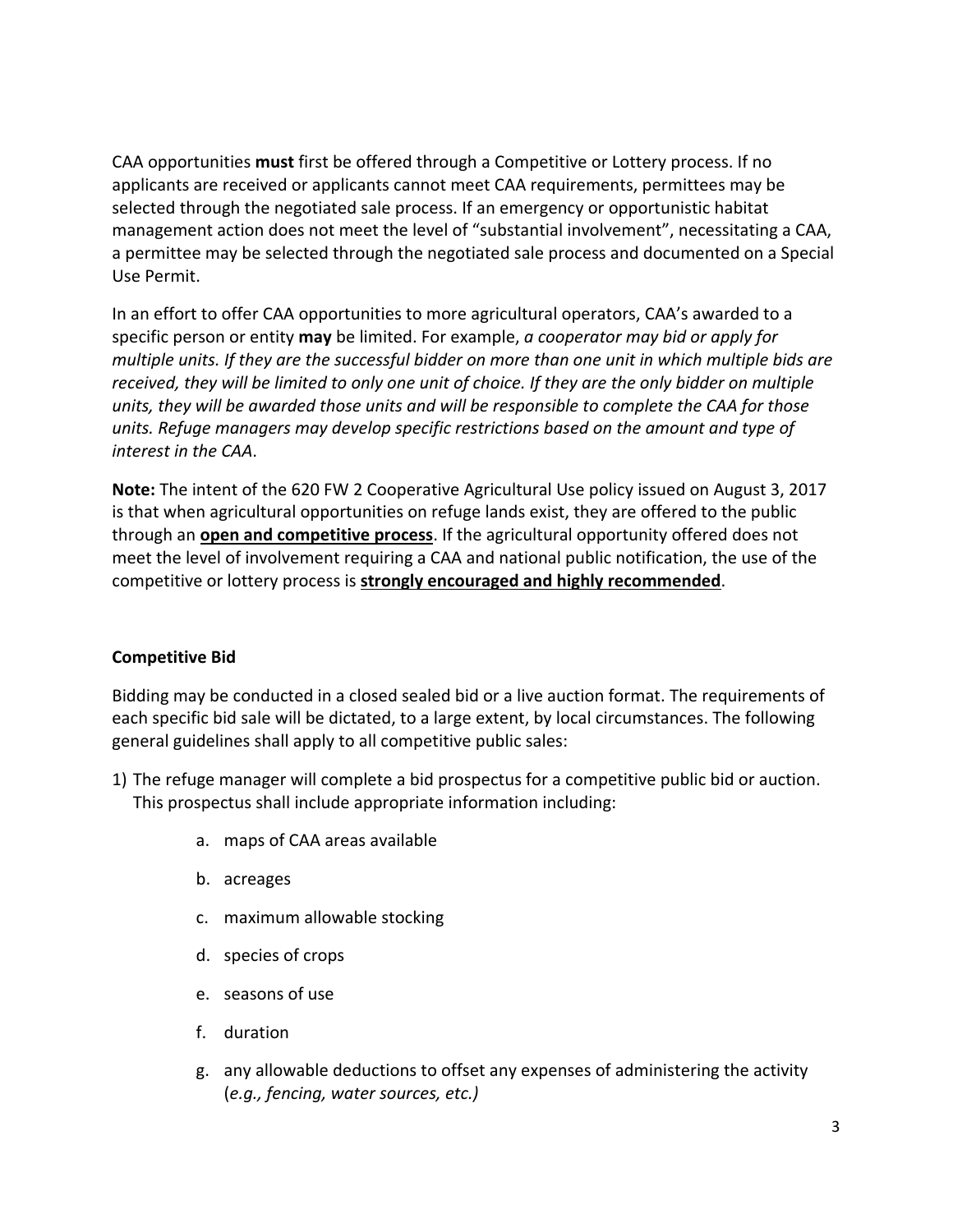- h. billing and payment process
- i. special conditions.
- 2) Stations may establish a minimum bid based on the current U.S. Department of Agriculture (USDA), National Agriculture Statistics Survey (NASS) State-wide grazing rates, county rental rates, surveying local fair market value, or refuge manager expertise.
	- a. failure to comply with the minimum bid provision will eliminate any potential consideration.
	- b. bids received after the specified closing date will be returned to the bidder unopened. Bids not in conformance with the advertised terms of the sale will be rejected.
- 3) For sealed bidding, all bids will be opened on the same day at a meeting open to the public. Notification of unsuccessful bidders will be made promptly. Apparent high bidders will be notified promptly of their selection.
- 4) The refuge or district reserves the right to reject any or all bids that do not meet requirements identified in the prospectus (*e.g. minimum bid, stocking rate, crop, and herbicide requirements, current permit violations, etc.*)

## **Competitive Ranking**

Field stations may establish a ranking system to evaluate and select cooperators for offered management units. The refuge manager and staff must determine which objective criteria are important to lead to the success of the CAA. The ranking system will have objective criteria with an associated numeric value that will be answered and submitted by the potential permittee at the time of application. Objective criteria may include:

- 1) Experience in the type of agricultural opportunity posted, especially personal experience on the permit area, NWRS lands or comparable land;
- 2) Experience and ability to successfully cultivate crops or produce specific cover types or growing methods that meet the life history requirements of species for which we have established objectives under Service or similar restrictions;
- 3) Having the proper equipment, materials, labor, or other resources to participate in the costsharing nature of a CAA; and
- 4) Other objective criteria necessary to ensure the cooperative agriculture meets the resource management objectives of the NWRS lands.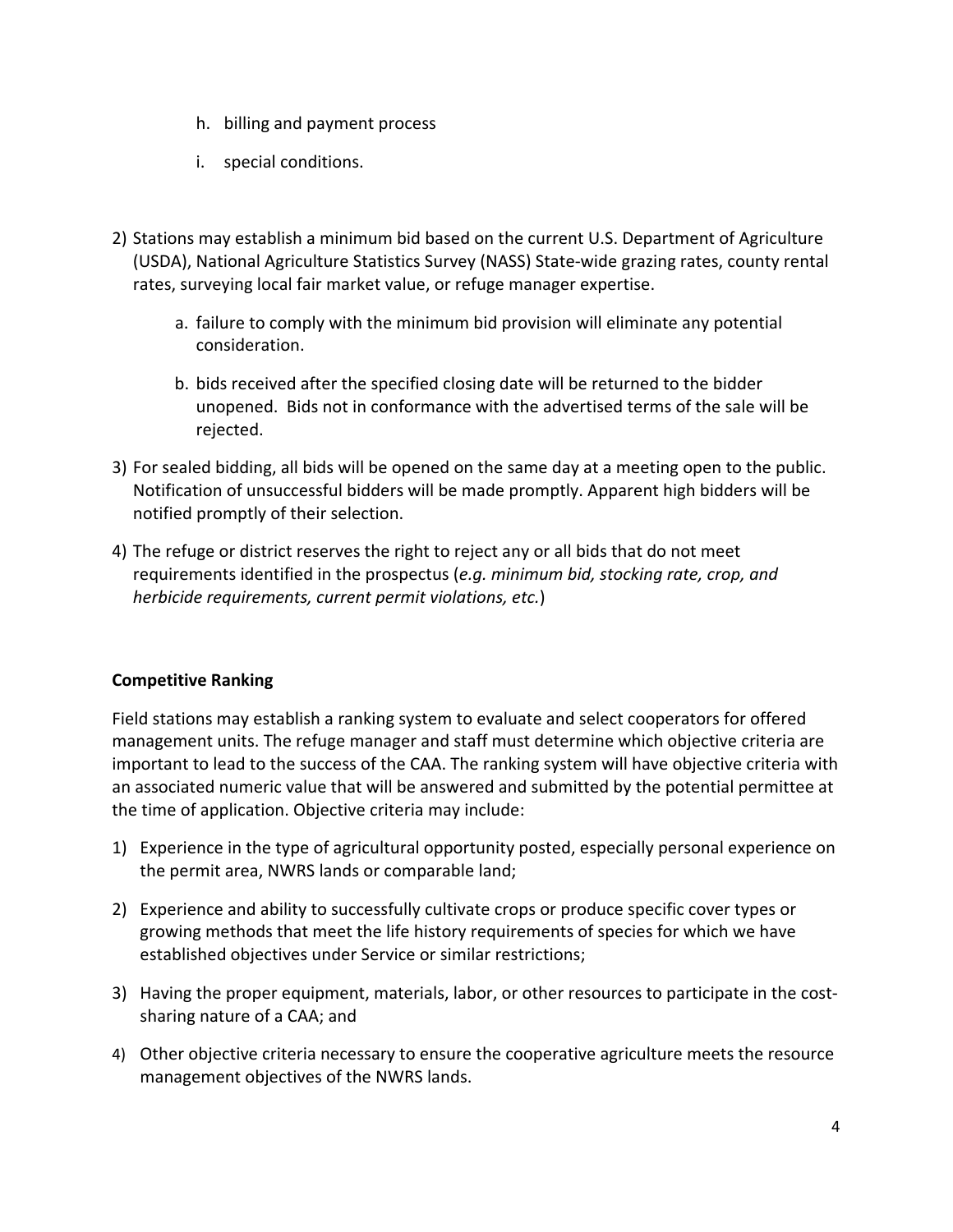**Note:** Whenever two or more applicants are equally bid or qualified under either of the competitive processes established above, a drawing will be held between the applicants to determine the successful applicant.

### **Lottery**

When a lottery procedure is adopted, the refuge manager will establish the conditions and criteria that cooperators will be required to meet in order to meet management plan objectives (*e.g. animal unit months, equipment, rotation, etc.*). On the lottery applications, applicants will certify that all necessary conditions and criteria can be met. Permittees will be selected by random drawing open to the public, with the actual drawing performed under the supervision of the refuge manager. Drawing results will be announced as soon as possible prior to the beginning of the permit period.

#### **Negotiated Sale**

The negotiated sale process may be used in the absence of a competitive or lottery process, or when the project does not meet the criteria for a CAA. Negotiated sales typically involve situations that are temporary, short-term, or one-time use. All negotiated fees must be based on the current NASS state-wide grazing rates, county rental rates, or surveying local fair market value. Documentation of fee justification is required.

There are permit request situations that are short term, narrow in scope, and typically cause minimal impacts to refuge lands. These situations do not meet a level of substantial involvement, requiring public notification or a competitive process to award a permit. The following situations allow a refuge manager to complete a negotiated sale without public notification or a competitive process

- 1) **Non-commercial stock.** Grazing of non-commercial pack and saddle stock used by hunters, anglers, campers, or other visitors to refuge or district lands is permitted where such trips have been determined to be compatible in an approved CCP.
	- a. authorization will normally be for a period coinciding with the duration of the trip.
	- b. trips that are less than 24 hours are exempt.
- 2) **Grazing stock for permitted operations.** Authorization for grazing of pack and saddle stock used to manage permitted livestock operations will be permitted with the issuance of livestock grazing privileges and need not be otherwise authorized.
- 3) **Trailing livestock across refuge lands.** All persons wishing to trail livestock across refuge or district lands for any purpose will be required to obtain a separate trailing permit.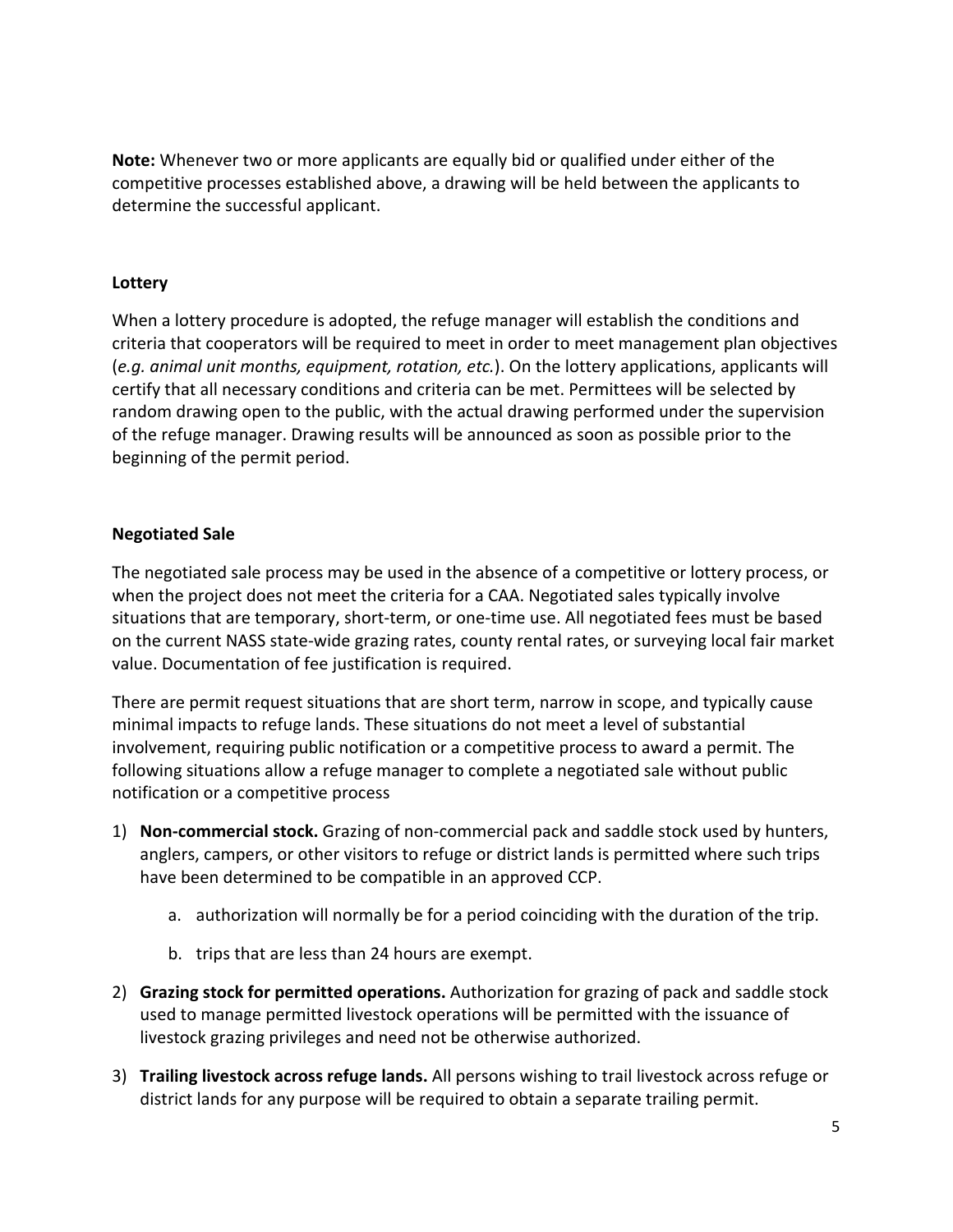- a. The conditions of trailing permits are at the discretion of the refuge manager
- b. In cases where an established right is involved, no charge will be made, but may include time-limits or other requirements in a permit
- 4) **Grazing for commercial stock.** If grazing of commercial pack and saddle stock is found compatible at a given refuge or district, individual grazing permits for grazing pack and saddle stock may be issued to packers and outfitters.
	- a. Only those animals involved in the commercial guiding operation are permitted to graze under this permit.
	- b. The refuge manager will establish an appropriate rate and a minimum permit charge.
	- c. Permits will normally be issued for the duration or term of the season of use, not to exceed one year.
- 5) **On-and-off grazing, private.** Where non-refuge lands predominate in some unfenced natural range units, it is not reasonable to expect the private landowner to waive control of their lands to the Service.
	- a. Permits may be issued to an adjacent private landowner so that use and management of public and private lands can be integrated, where natural conditions for integration exist.
	- b. Use of this provision will, whenever possible, insure proper management of refuge or district lands as dictated by Service policy and the objectives established for the lands involved.
- 6) **On-and-off grazing, other agencies.** On some refuge or district lands, on-and-off grazing occurs where the adjacent lands are owned by another public land management agency. As a practical matter, this situation requires that the permittee, and the user of the adjacent land, be the same person or that the boundary be fenced.
	- a. It is vital that the refuge manager develop a good working relationship with the administrator of the adjacent land.
	- b. Assuming Service management objectives are met, the two administrators will cooperate in the development of grazing programs for such areas.
	- c. If problems arise that cannot be resolved by such cooperation, due to objectives or policy differences, fencing may be the only acceptable alternative.

## **GRAZING/HAYING PROGRAM**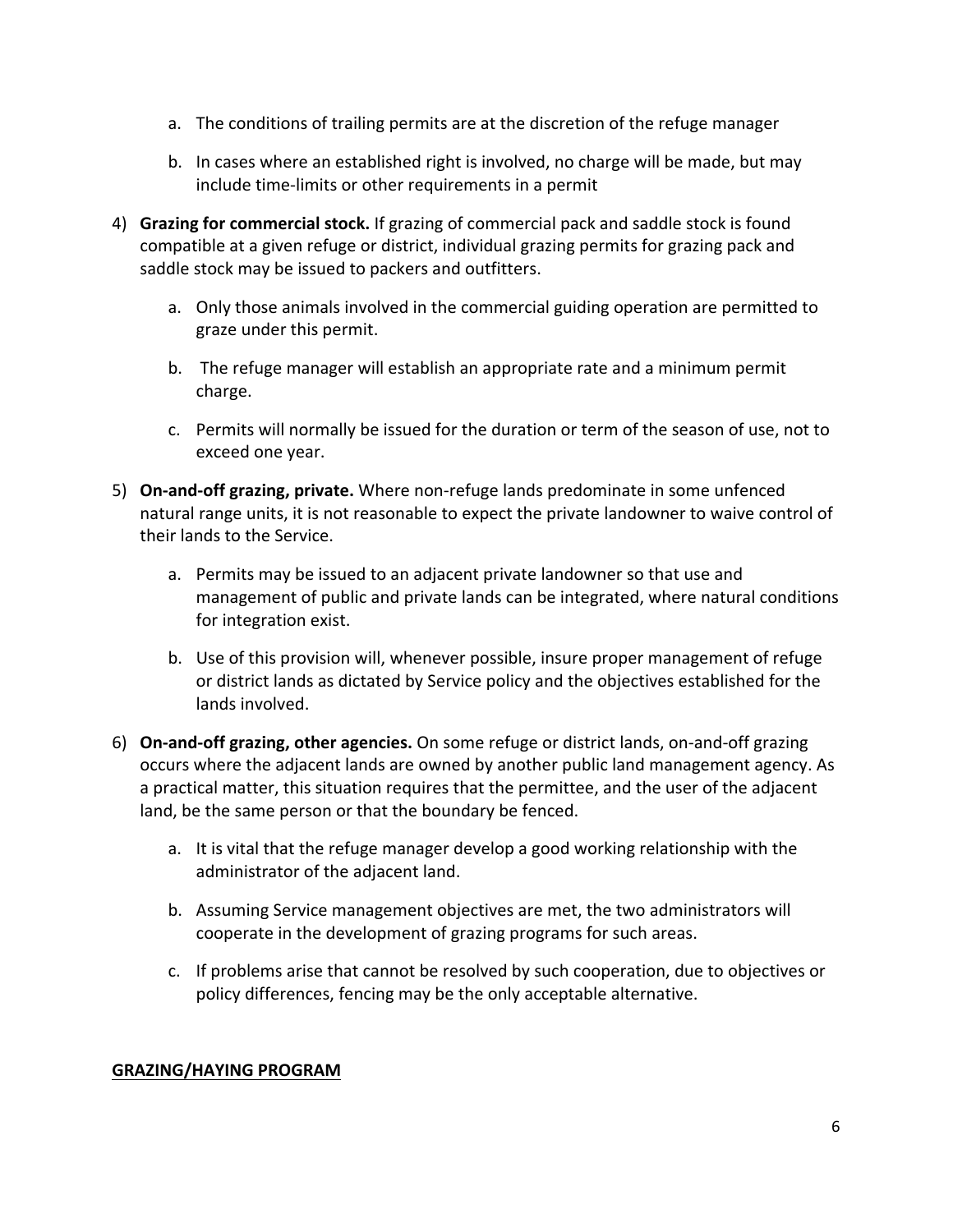## **Establishment of Grazing/Haying CAA Rates**

- 1) Through a competitive bid process, the local market sets the grazing and haying rates.
	- a. The station may establish a minimum bid based on the current NASS state-wide grazing rates, county rental rates, surveying local fair market value or refuge manager expertise.
	- b. Whichever method is used it **MUST** be fully documented.
- 2) In the absence of competitive bids, the establishment of grazing and haying fees will be determined by use of state-wide averages of grazing and haying prices or surveying the local fair market value. These two methods include:
	- a. State-wide averages of grazing and haying prices. The USDA, NASS annually publishes (typically in January) state-wide averages for prices received for grazing and haying. Region 6 will use the USDA yearly published rates as the base rate of charge.
		- i. If a refuge or district unit is below the base rate for grazing, we will increase the yearly fee by \$1.00/Animal Unit Month (AUM) per year until the base rate is reached. Once the USDA base rate is reached, the rate will then be based on the USDA's annual rate reported.
	- b. Survey of local fair market value. If the refuge manager deems the NASS rate to be unrepresentative of local conditions, the refuge manager may conduct local surveys of prevailing grazing and haying fees at least once every three years.
		- i. No fixed number of interviews or specific individual contacts is required, but sampling should be thorough enough to document that fair market value for comparable grazing and haying fees have been adequately determined.
		- ii. People normally aware of prevailing rates include: State extension service agents, private ranchers and farmers, appraisers, real estate and lease brokers, and personnel of Federal and State agencies selling or familiar with charges for comparable privileges.
		- iii. Refuge managers are required to document and maintain records of all interviews and supporting documentation in the refuge files.

#### **Use of AUM Factor for Grazing Rate Calculations**

An AUM is the amount of forage necessary to maintain a 1,000 pound animal for one month. This definition is based on the Society for Range Management's glossary of terms used in range management in which an Animal Unit (AU) is a, *"…mature (1000 lb.) cow or the equivalent based upon average daily forage consumption of 26 lbs. dry matter per day."*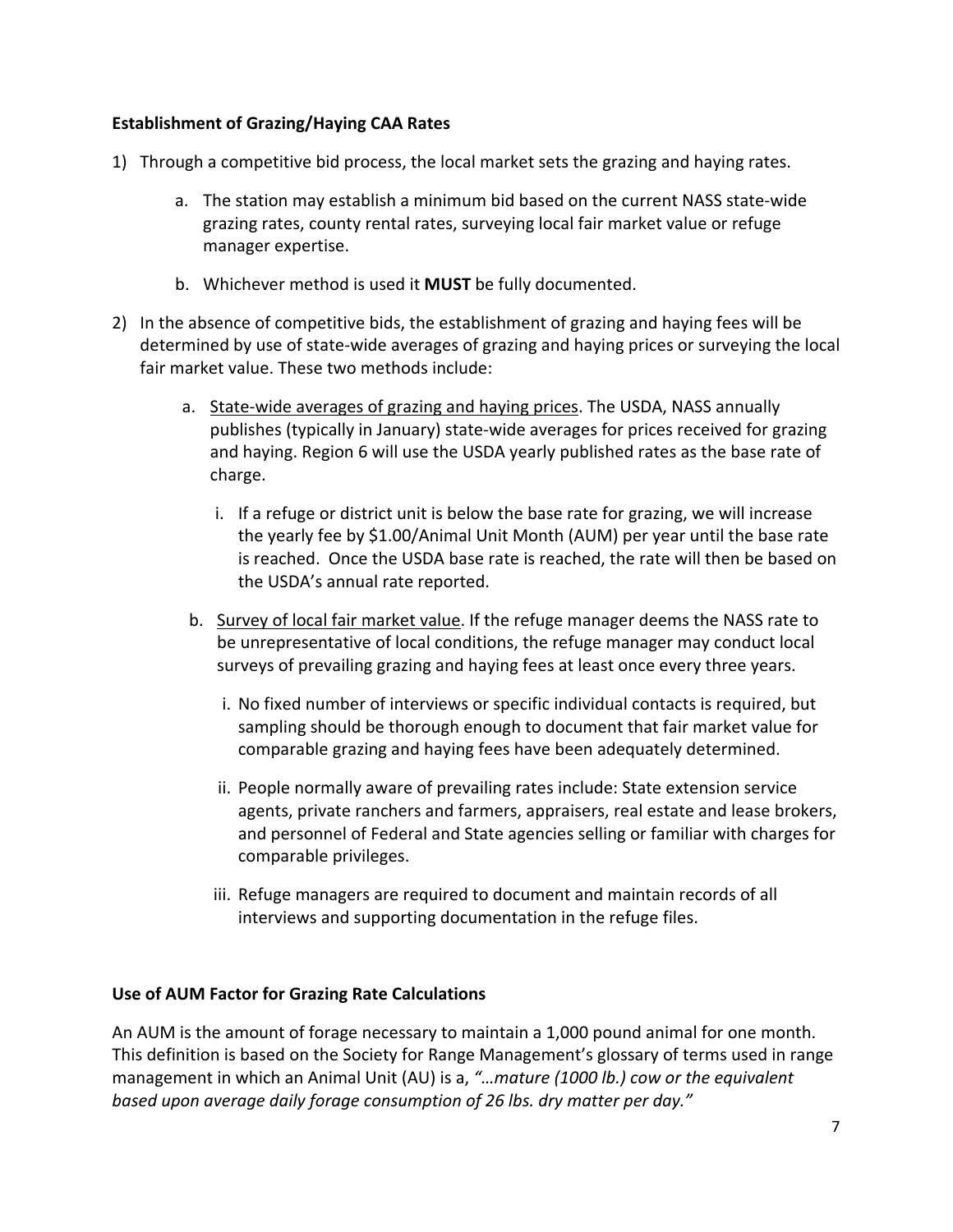Managers are advised that when using AUM's as the basis for calculating grazing rates, differences exist between the Service, the Bureau of Land Management (BLM), and the U.S. Forest Service (Forest Service). The BLM defines an AUM simply as, "*the amount of forage necessary for the sustenance of one cow or its equivalent for a period of 1 month"* (43 CFR 4100.5). The Forest Service defines grazing use in terms of "Head Month" instead of AUM. A head month is defined as "…a month's use and occupancy of range by one animal, except for sheep or goats" (36 CFR 222.50(c)). Both BLM and Forest Service however exempt fees for calves under 6 months of age when they enter federal land and will not become 12 months of age during the authorized grazing period (36 CFR 222.50(c) and 43 CFR 4130.8-1(d)). Based on these exceptions, permittees will often reference an AUM as a cow plus calf less than 6 months of age. Several other federal and state agencies have adopted this definition. The Service does not have similar regulatory language regarding calves less than 6 months of age.

Region 6 has adopted the definition of an AU and AUM referenced in the, "Study of Fees for Grazing Livestock on Federal lands, A Report from The Secretary of the Interior and The Secretary of Agriculture, dated October 21, 1977." An AU, as defined by the Society for Range Management, is "…one cow of about 1,000 pounds. Thus, one cow on the range for 1 month is an AUM and a cow with nursing calf less than 6 months old is estimated to 1.1 to 1.3 AUMs."

Region 6 will use 1.2 AUMs to define a cow with nursing calf less than 6 months old as the median. This is based on the Society for Range Management and the "Grazing Rates for Cattle by Selected States and Regions, U. S. Department of Agriculture (USDA)" publication. Other species of livestock will have AUM rates calculated accordingly (e.g., horses typically rate at 1.5 AUM).

Refuge managers have the discretion to modify the cost of AUMs based on local conditions and type of animal grazing on the refuge or district or use the published NASS rates without additional calculations.

## **AGRICULTURAL PRACTICES FOR RESTORATION**

Agricultural practices for restoration are the conversion of **formerly cropped lands** into plant communities that are representative of the historic native plant community for that ecoregion. Agricultural practices for restoration rely on the use of tillage, herbicide application, and cropping to prepare the site for restoration by reducing competition of invasive species.

**Establishment of Agricultural Practices for Restoration CAA Rates.** The land rental or crop share rate established at the beginning of the CAA will remain constant through the life of the agreement.

1) Through a competitive bid process, the local market sets the land rental rates. The station may establish a minimum bid.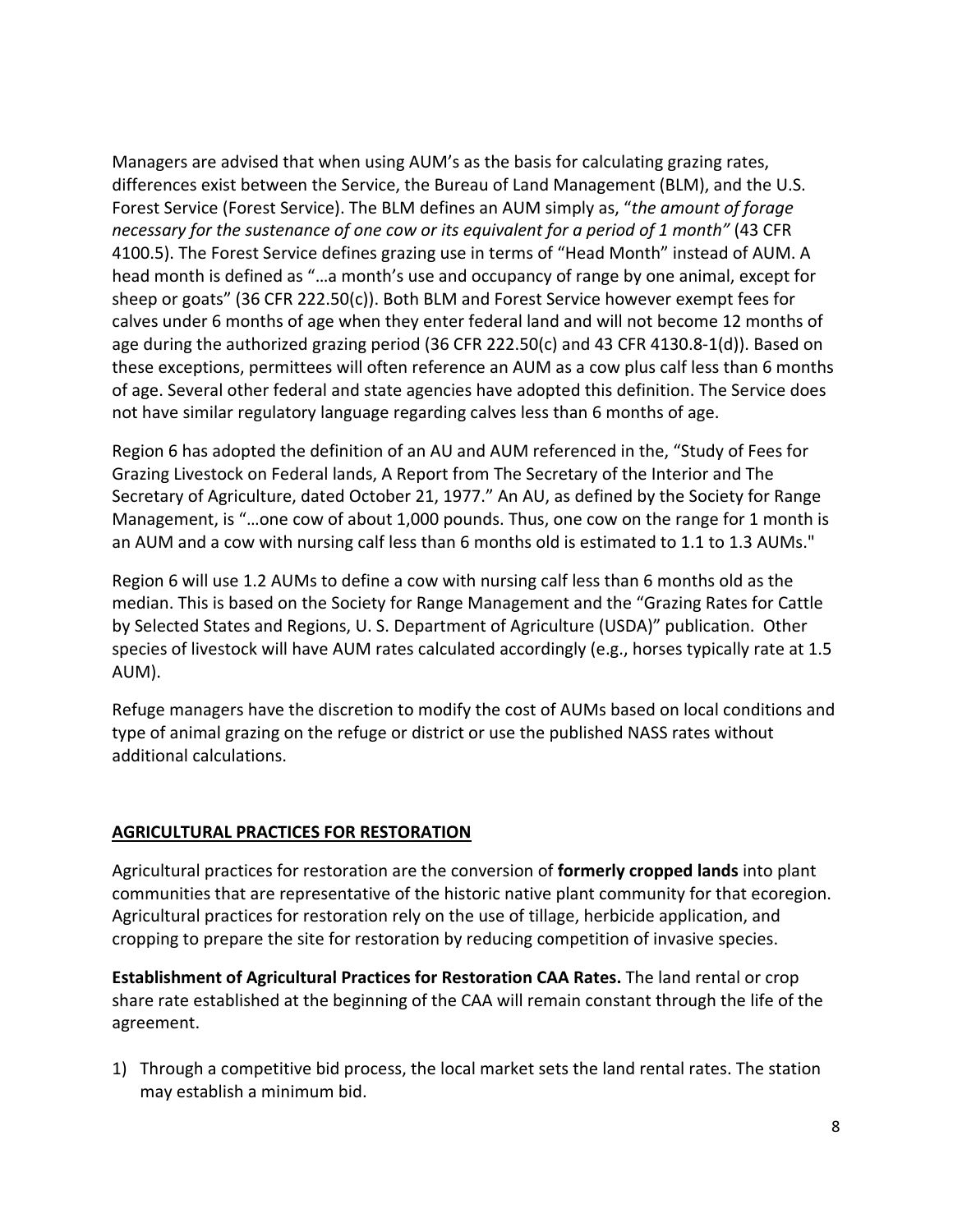- 2) The Service may establish the land rental rate by utilizing USDA Ag Statistics County Average for the appropriate county. Documentation of this process is required.
- 3) Deductible expenses can be applied as long as they are consistent with the Custom Farm Work Rates for local area and documented (retain receipts for materials and/or labor).

### **Use of Genetically Modified Crops, specifically, Genetically Modified, Glyphosate-Tolerant**

- 1) All use of genetically modified crops will occur under the guidance of the 2011 Regional Environmental Assessment, "Use of Row Crop Farming and Genetically Modified, Glyphosate-tolerant Corn and Soybeans on National Wildlife Refuges and Wetland Management Districts."
- 2) The use of genetically modified crops on refuge lands **is limited** to genetically modified, glyphosate-tolerant (GMGT) corn and soybeans. No other genetic modifications for additional herbicide resistance are authorized.
- 3) The use of GMGT corn and soybeans will be allowed **only** for the purpose of habitat restoration.
- 4) The use of GMGT corn and soybeans would be limited to five years for any individual tract in preparation for habitat restoration.
- 5) The refuge manager reserves the right to obtain seed samples for testing from the farming cooperator when planting or a) by extracting a small sample from the soil after planting; b) by testing plant tissue; c) by applying chemical to a random sample; or d) by removing a sample of tissue for laboratory analysis.
- 6) Refuge managers are required to complete and submit an "Eligibility Questionnaire for Genetically Modified Crops" for review and approval prior to authorizing any uses of GMGT for habitat restoration projects.
	- a. Assistant Regional Director (ARD) for Refuges will review the answers in the questionnaire and approve or deny requests to use GMGT corn and soybeans.
- 7) Refuge managers proposing to use GMGT crops must have a current farming compatibility determination that addresses the use of GMGT crops for habitat restoration.
- 8) The refuge manager reserves the right to approve seed prior to planting.
- 9) The refuge manager reserves the right to obtain seed labels for all crops planted.

#### **AGRICULTURAL PRACTICES FOR WILDLIFE**

Agricultural practices for wildlife are valuable management techniques allowed when they specifically contribute to the support of migratory bird populations or other wildlife objectives.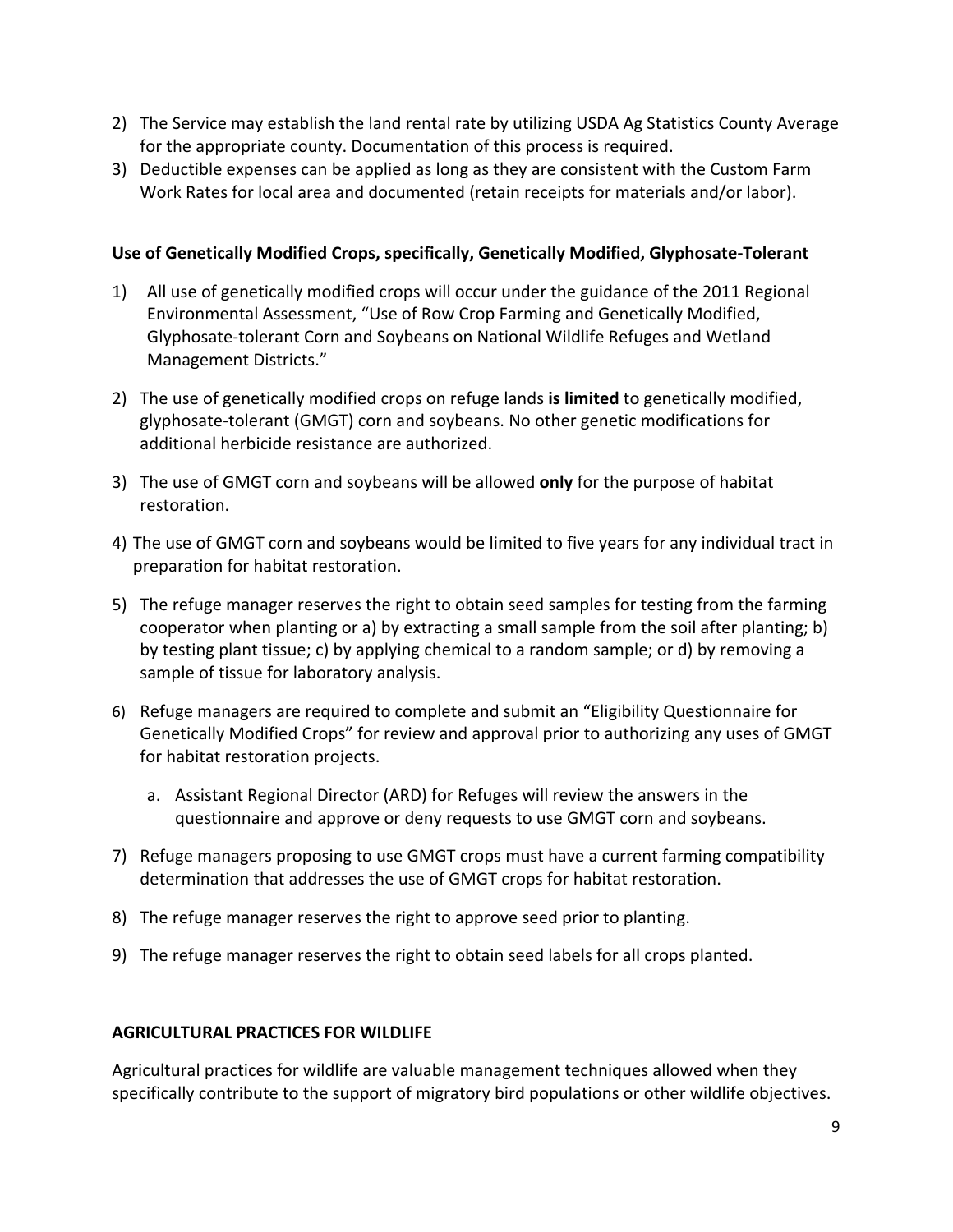They will be utilized only when it is determined essential to accomplishing the refuge purposes and the ARD for Refuges approves there use.

**Establishment of Agricultural Practices for Wildlife CAA Rates -** The land rental or crop share rate established at the beginning of the CAA will remain constant through the life of the agreement.

- 1) Through a Competitive Bid Process, the local market sets the land rental rates. The station may establish a minimum bid.
- 2) The Service office may establish the land rental rate by utilizing USDA Ag Statistics County Average for the appropriate county. Documentation of this process is required.
- 3) Deductible expenses can be applied as long as they are consistent with the Custom Farm Work Rates for local area and documented (retain receipts for materials and/or labor).

## **Use of Non-genetically modified Crops**

- 1) **Only** Non-GMO crops are allowed for agricultural practices with the purpose of supplementing wildlife food.
- 2) The refuge manager reserves the right to obtain seed samples for testing from the farming cooperator when planting or a) by extracting a small sample from the soil after planting; b) test plant tissue; c) by applying chemical to a random sample; or d) by removing a sample of tissue for laboratory analysis.
- 3) The refuge manager reserves the right to approve seed prior to planting (example requires seed be approved by the Council for Responsible Genetics).
- 4) The refuge manager reserves the right to obtain seed labels for all crops planted.

#### **FSA Program Guidance**

With the exception of federal crop insurance, crops on refuge lands are not eligible for USDA benefits or subsidies.

#### **SPECIAL USE PERMITS**

A Special Use Permit application (SUP) (FWS Form 3-1383-C) will be used to apply for **all** agricultural habitat management practices in a CAA or otherwise. The following site can be used to access the appropriate application:<http://www.fws.gov/refuges/visitors/permits.html>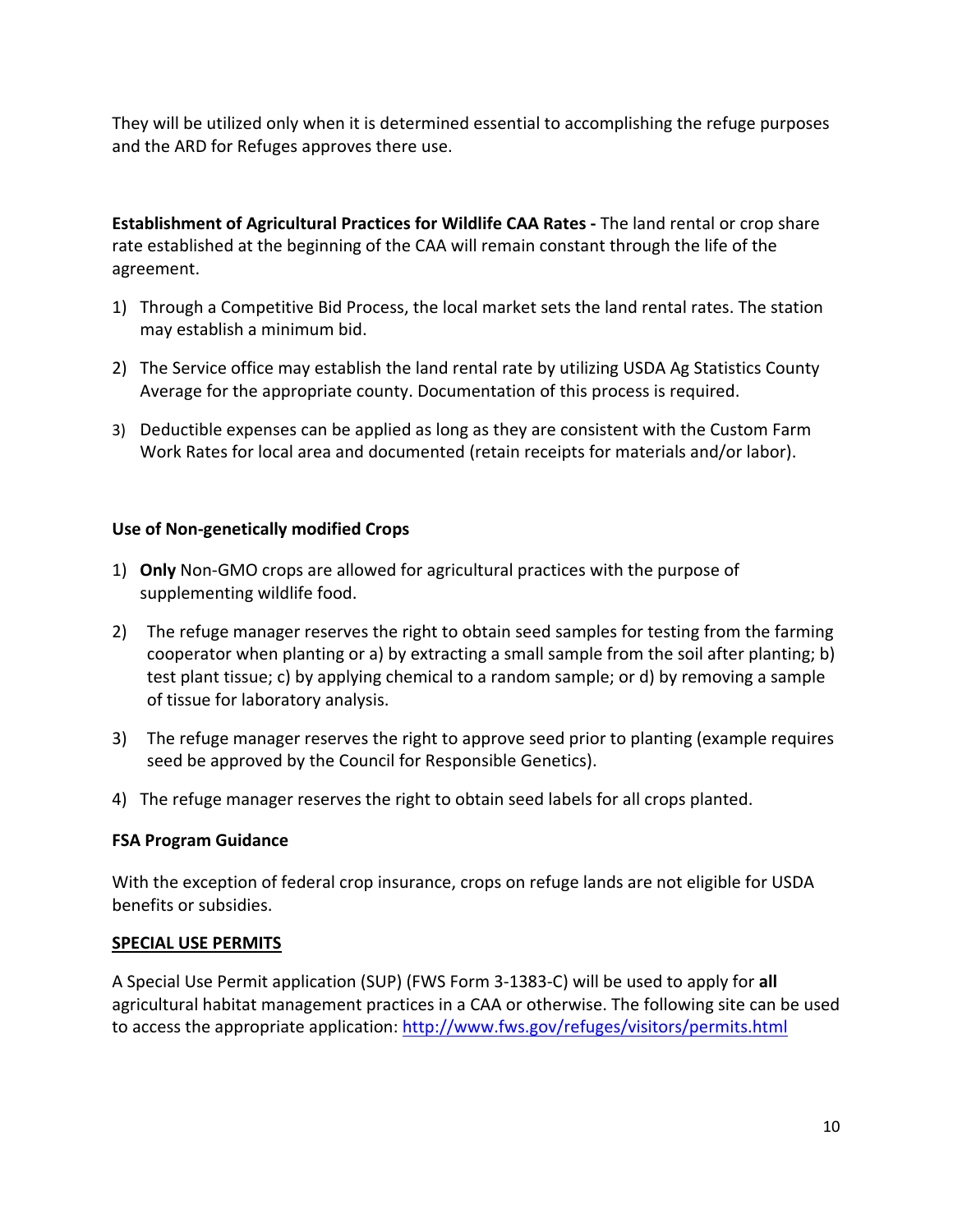- 1) The SUP will be generated in: <https://fishnet.fws.doi.net/regions/9/nwrs/visitor/SUP/SitePages/Home.aspx>
- 2) The SUP will be signed by the refuge manager and cooperator.
- 3) The refuge manager is authorized to require additional attachments to the SUP which may include special conditions, maps, or other binding documentation not found in the permit.
- 4) Any changes to the existing original SUP must have prior approval by the refuge manager and permittee and must have a signed and dated addendum to document such changes.
- 5) The refuge manager is authorized to issue a SUP for up to five years to meet habitat management objectives.
- 6) If SUPs are issued for multiple years, the permits will be reviewed annually. Upon review, refuge manager and cooperator will concur on permit fee balance, deductions, gather actual grazing days and chemical rates used, discuss future stocking rates and crops, and future planned chemical use.
- 7) Refuge manager should take measures to ensure that permittees understand general conditions and requirements prior to issuing the SUP.
- 8) Refuge manager is responsible for monitoring activities of the permittee to assure adherence to the SUP conditions and take corrective actions if needed.

## **General Conditions that Must Be in All CAAs**

- 1) The statutory authority under which the CAA has been entered into, including U.S. Code citation(s);
- 2) the Program Code (e.g., Catalog of Federal Domestic Assistance (CFDA) number) and a brief summary of the purpose of the cooperative agriculture opportunity;
- 3) objectives and acreage for cooperative agriculture based on conformance with explicit objectives in the NWRS land's comprehensive conservation plan, habitat management plan, or other appropriate plan;
- 4) agreed upon cost-sharing between the parties or payment required to the Service;
- 5) plan of Operations outlining the terms and conditions of the cooperator's access on and use of NWRS lands and property;
- 6) the degree of involvement of the parties, including the frequency of communications and meetings between the parties, as well as the frequency of review and revision of the Plan of Operations;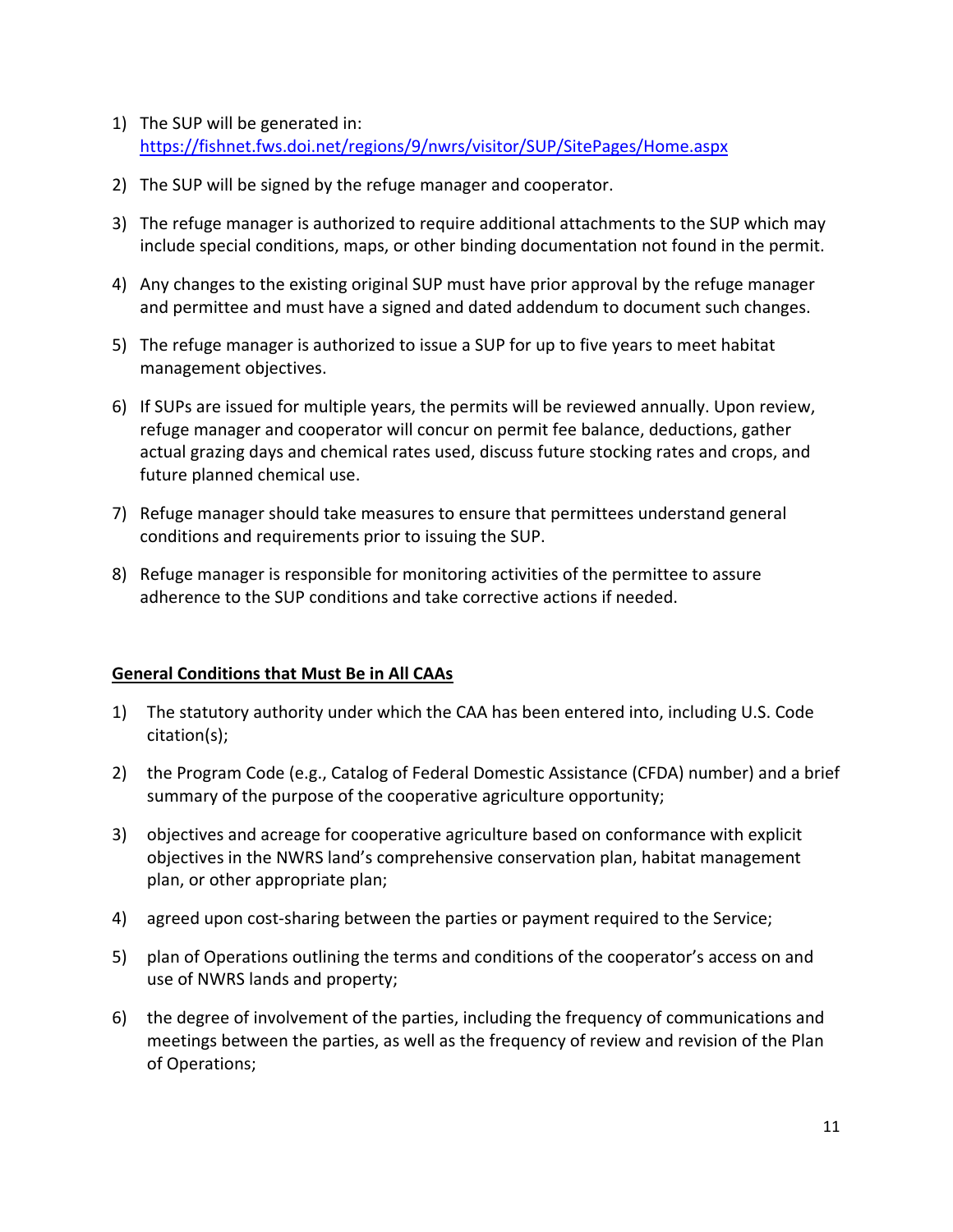- 7) the respective responsibilities, obligations, rights, and accountability, as appropriate to the particular project;
- 8) the respective rights and obligations of the parties in such areas as project performance and management, partial or total termination of the work, changes in the scope of work, period of performance, application of funding and resources, title to property, records maintenance and access, liability, etc.; and
- 9) the duration of the CAA, including any terms of termination.

#### **Standard Special Conditions to Be Included in All Grazing SUP**

- 1) The U.S. Fish and Wildlife Service reserves the right to modify or terminate the SUP if habitat conditions warrant and/or the terms of the permit are not fulfilled by the permittee.
- 2) All liability relating to livestock and livestock management to include all persons working for the permittee, whether related, hired or as a partner is strictly that of the permittee as listed on the SUP.
- 3) The permittee must be in compliance with the respective state and local livestock health regulations.

## **Standard Special Conditions to Be Included in all Agricultural Practices for Restoration SUP**

- 1) Permittees are required to implement and/or maintain site specific BMPs: [*INSERT LIST*]
- 2) An approved Pesticide Use Proposal is required before pesticide application and permittee is required to follow the associated guidelines.
- 3) The only GMO crops allowed are glyphosate-tolerant corn and soybeans.
- 4) No neonicotinoid-treated seed can be used.
- 5) Permittee is required to report pesticide use by [INSERT DATE].
- 6) Refuge manager shall establish crop share basis.
	- a. If the SUP is written for multiple years then the following language is required
	- b. The permittee agrees that agricultural crops of the type and acreages must be planted, cultivated, and harvested in accordance with special conditions specified above during the first year of operation.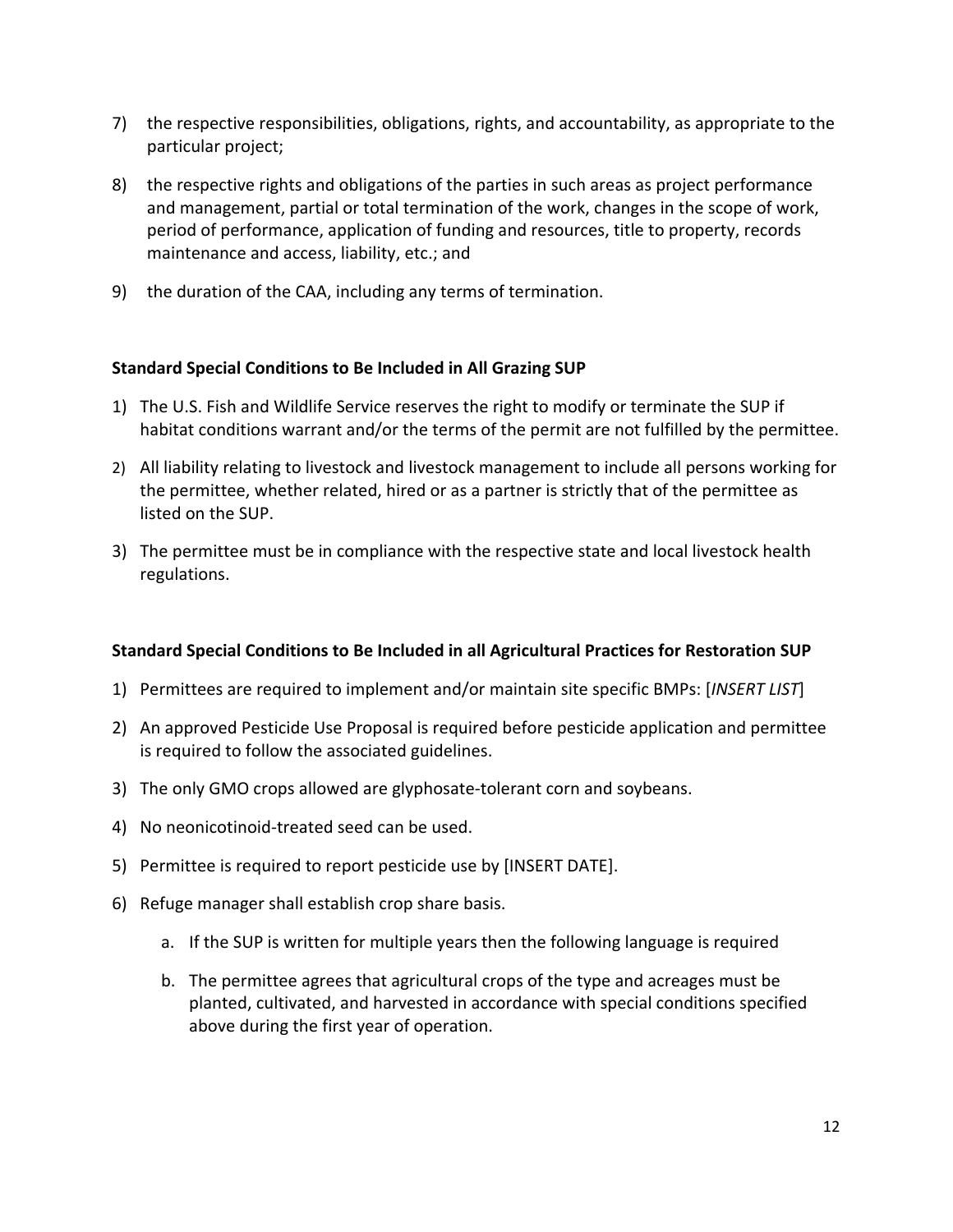- c. If this agreement is for more than one year the conditions (to include but not limited to), type of crop, acreage, herbicide use, approved seed treatment, etc. may be altered or modified annually, following the first year of operation.
- d. Changes in the agreement must be made prior to planting season by an addendum, which is attached to and becomes part of the agreement.
	- i. The Service must provide the permittee those changes to the agreement prior to [INSERT DATE] by a written addendum.
	- ii. The permittee then has until [INSERT DATE] to accept or reject those changes.
	- iii. If the changes are agreed upon by the permittee, the addendum is signed and attached to the SUP and becomes part of the agreement. If the changes are not accepted, the selection process will begin again.

## **Standard Special Conditions to Be Included in all Agricultural Practices for Wildlife SUP**

- 1) Permittees are required to implement and/or maintain site specific BMPs: [*INSERT LIST*]
- 2) An approved Pesticide Use Proposal is required before pesticide application and permittee is required to follow the associated guidelines.
- 3) Only Non-GMO crops are allowed.
- 4) No neonicotinoid-treated seed can be used.
- 5) Permittee is required to report pesticide use by [INSERT DATE].
- 6) Refuge manager shall establish crop share basis.
- 7) If the SUP is written for multiple years then the following language is required
	- a. The permittee agrees that agricultural crops of the type and acreages must be planted, cultivated, and harvested in accordance with special conditions specified above during the first year of operation.
	- b. If this agreement is for more than one year the conditions (to include but not limited to) type of crop, acreage, herbicide use, approved seed treatment, etc. may be altered or modified annually, following the first year of operation.
	- c. Changes in the agreement must be made prior to planting season by an addendum, which is attached to and becomes part of the agreement.
		- i. The Service must provide the permittee those changes to the agreement prior to [INSERT DATE] by a written addendum.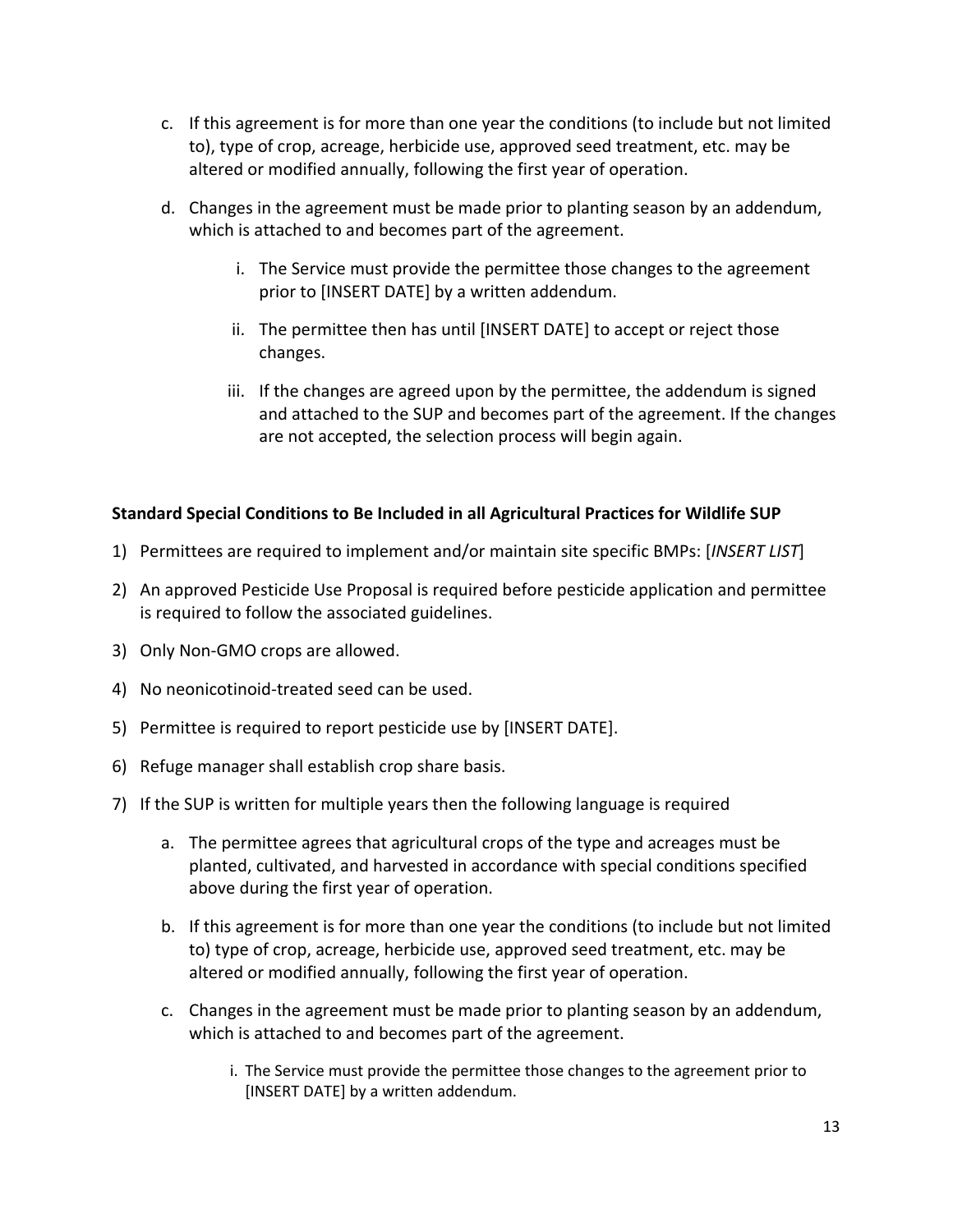- ii. The permittee then has until [INSERT DATE] to accept or reject those changes.
- iii. If the changes are agreed upon by the permittee, the addendum is signed and attached to the SUP and becomes part of the agreement. If the changes are not accepted, the selection process will begin again.

# **DEDUCTIONS, EXPENSES and EXCHANGE OF USE**

The Refuge Revenue Sharing Act provides authority to deduct necessary expenses incurred in connection with the revenue-producing and revenue-sharing measures (16 USC 715s (b); 50 CFR 34; OMB Circular A-25 9(a)). In 2006, [a Memorandum](https://fishnet.fws.doi.net/regions/6/nwrs/ghpt/Shared%20Documents/Miscellaneous%20Receipts%20Memo.pdf) from the Assistant Regional Director (ARD), NWRS in Region 6, provided guidance on the procedures for making appropriate deductions for expenses associated with agricultural activities, including

- 1) **Annual Review and Certification of Receipts**. Refuge managers are directed to determine fair and reasonable expenses for administering Service Economic Use activities. The ARD for Refuges may annually review the receipts of each refuge and district and certify that all receipts have been administered consistent with Service policy.
- 2) **Fee Collection.** Procedures concerning receiving, handling, and depositing monies will be followed as outlined in current Service Guideline.
- 3) **Numbered SUPs.** Each refuge or district will establish the following numbering system for SUPs. The permits will be numbered consecutively each fiscal year as follows
	- a. Organizational code *+* fiscal year *+* three-digit permit number
- 4) **Procedure for Documentation of Incurred Expenses.** Each refuge or district is responsible for tracking all salary costs and purchases associated with administering economic uses at the field station. All documentation should be attached to the file copy of the SUP for the CAA unit.

Region 6's NWRS guidance is that under ordinary circumstances, all proceeds generated from commercial activities are deposited into the Refuge Revenue Sharing account. Agricultural activities can incur necessary costs during the administration of the SUP that qualify as deductible expenses. Deductible expenses may be the cost of materials, labor, equipment or infrastructure necessary to implement practices within the management unit. Refuge managers may utilize up to 75 percent of the gross total bill for expenses and/or deductions incurred in the management unit. The refuge or district **must** collect 25 percent of the gross total bill. In unusual or special circumstances, this guidance may be waived. To obtain this waiver, the refuge manager must submit a specific proposal to your refuge supervisor and get specific written approval to deviate from the 75 percent rule. Under no circumstances can a credit be given that exceeds the total value of the permit.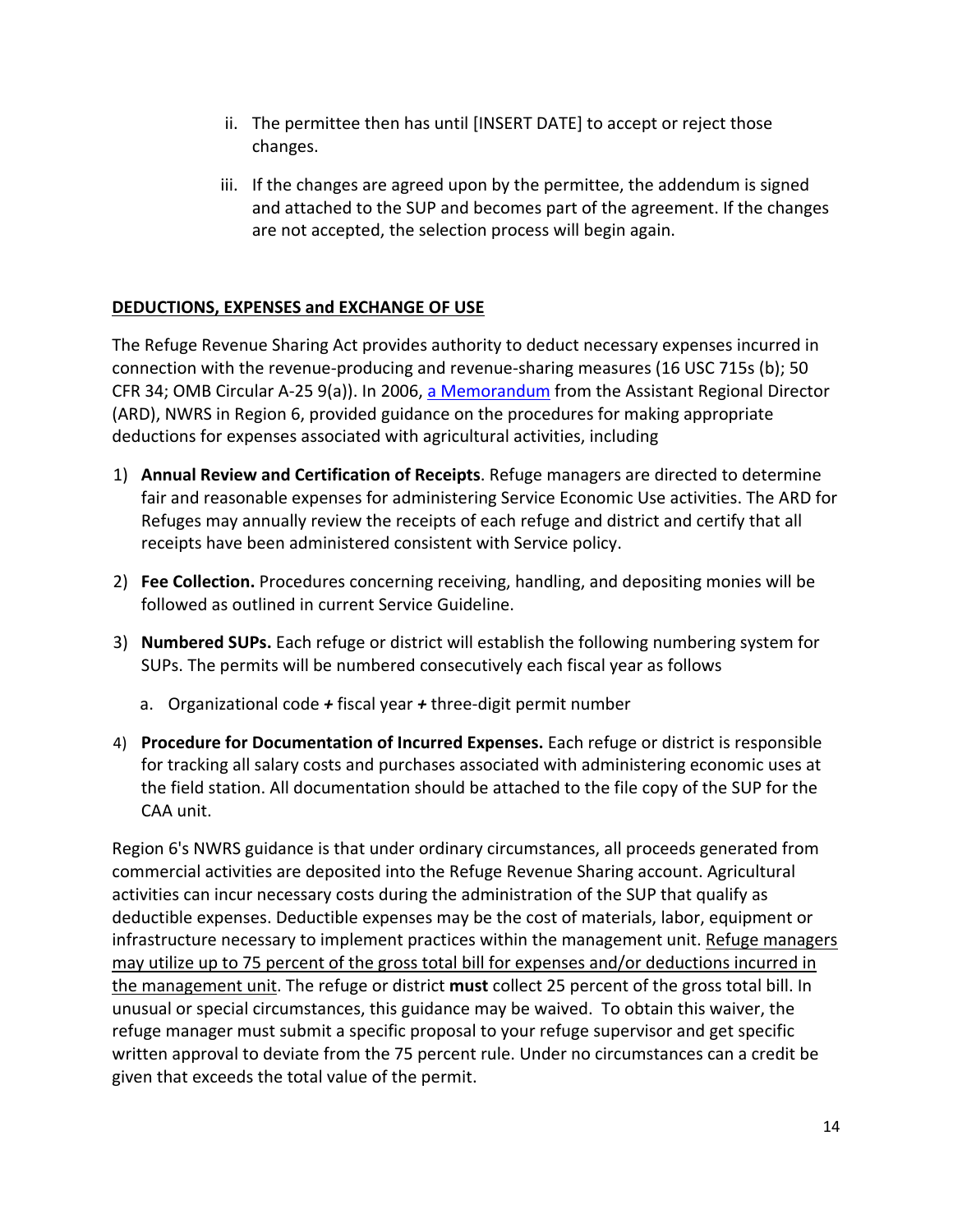For the purpose of administering the cooperative agricultural program at a landscape level, Region 6 considers the entire refuge or district as a "management unit". Refuge managers may further sub-divide the management unit into "permit" areas to meet local needs.

Refuge managers may **not** use deductible expenses to facilitate practices on other management units (i.e., different refuges or districts). A refuge manager may **not** have a cooperator deposit the deductible expenses to establish a credit or finances that are surplus to Congressional appropriations and these deductions may not be used for goods and services that have no relationship to the permit (e.g., *a refuge cooperator may not deposit crop or money in an elevator or business to establish a credit for future refuge expenses*)

Deductions may also be limitations of a management unit, such as accessibility, terrain, poor forage, etc. and may be adjusted for localized conditions. The rationale demonstrating how the refuge manager arrived at these deductions must be documented in the refuge or district files.

Expenses incurred from administration of this program may be paid for with the proceeds generated from the agricultural practices. Receipts or a description of the expenses must be documented in the refuge or district files.

Grassland Banking is designed to give the owner or lessees of land with special wildlife or habitat value the opportunity to not graze or hay these lands to benefit wildlife in exchange for grazing or haying fees on refuge or district lands. The refuge or district is compensated for the use of its lands by the use of the waived lands for Service purposes. It permits management of the waived lands as an integral part of refuge or district lands. Exchange of use permits may be issued for periods not to exceed five years, but should be limited to the period over which the applicant has control of the waived lands if they are not the owner. Exchange for 100% of the grazing or haying fees must be authorized by the refuge supervisor.

- 1) Acceptable deductions, expenses, and exchange of use are:
	- a. accessibility, terrain, poor forage
	- b. grass and forb seed
	- c. site and seedbed preparation of former cropland
	- d. rock and debris disposal
	- e. wetland and landscape restoration, earthwork
	- f. fencing materials, fence removal/construction
	- g. tree and brush removal
	- h. Integrated Pest Management Procedures: Chemical, Biological and Cultural
	- i. hauling and pumping water and livestock watering infrastructure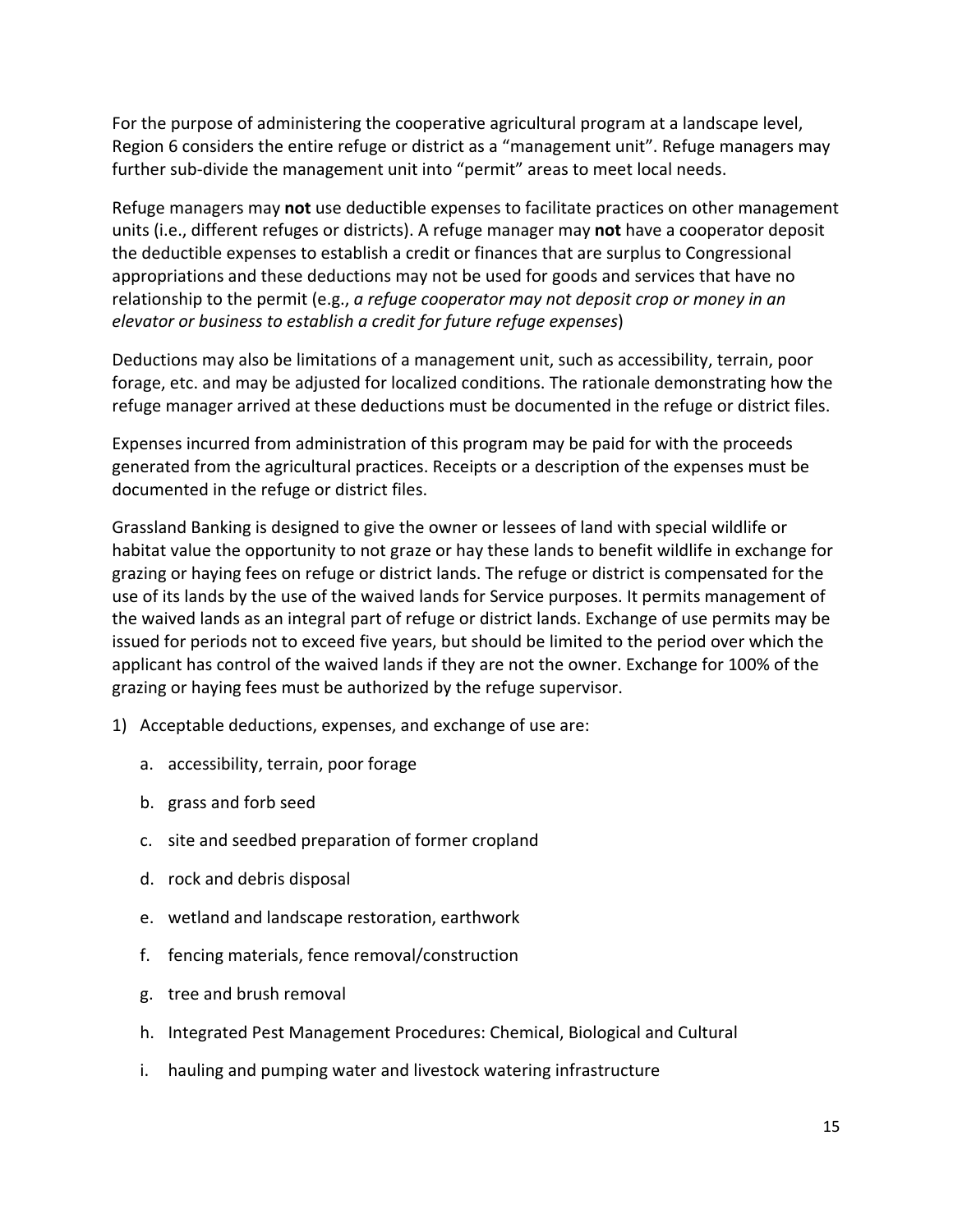- j. routine maintenance of roads and access points
- k. livestock rotations and transportation as directed by plan of operations
- l. onsite livestock
- m. herder
- n. grassland banking
- 2) Consult with refuge supervisor on other proposed deductions or expenses.
- 3) Deductions and expenses will be identified in the SUP, Special Conditions, prospectus or Cooperative Agricultural Agreement.
- 4) Deductions and expenses will be based on local fair market value, appropriate county Ag Statistics, or actual receipts.

#### **PESTICIDE USE**

#### **The term pesticide is inclusive of herbicides, fungicides and insecticides.**

- 1) Refuge managers must adhere to the current Region 6 Pesticide Use Policy.
- 2) Refuge managers are encouraged to minimize number and quantity of pesticides used.
- 3) An approved Pesticide Use Proposal (PUP) is required for every pesticide used prior to application.
- 4) Refuge managers are authorized to approve PUPs of one-year duration for ground applications of pesticides containing the active ingredients on the current field station approval list according to current regional guidelines and all label conditions.
- 5) A valid Intra-Service Section 7 Consultation Form (coordinate with Ecological Services office as appropriate) must be completed and attached to the current year's PUP for each pesticide used.
- 6) A copy of the approved PUP must be provided to permittee prior to application of that pesticide.
- 7) Neonicotinoid treated seed is not allowed. Exemption from this guidance requires written approval from the Assistant Regional Director.
	- a. Neonicotinoids are a class of insecticides chemically similar to nicotine. They are marketed and distributed in various forms including sprays, powders and seed treatments. Trade names containing neonicotinoids may include (but are not limited to) Acceleron®, Acetamiprid®, Actara®, Adage®, Adjust®, Admire®,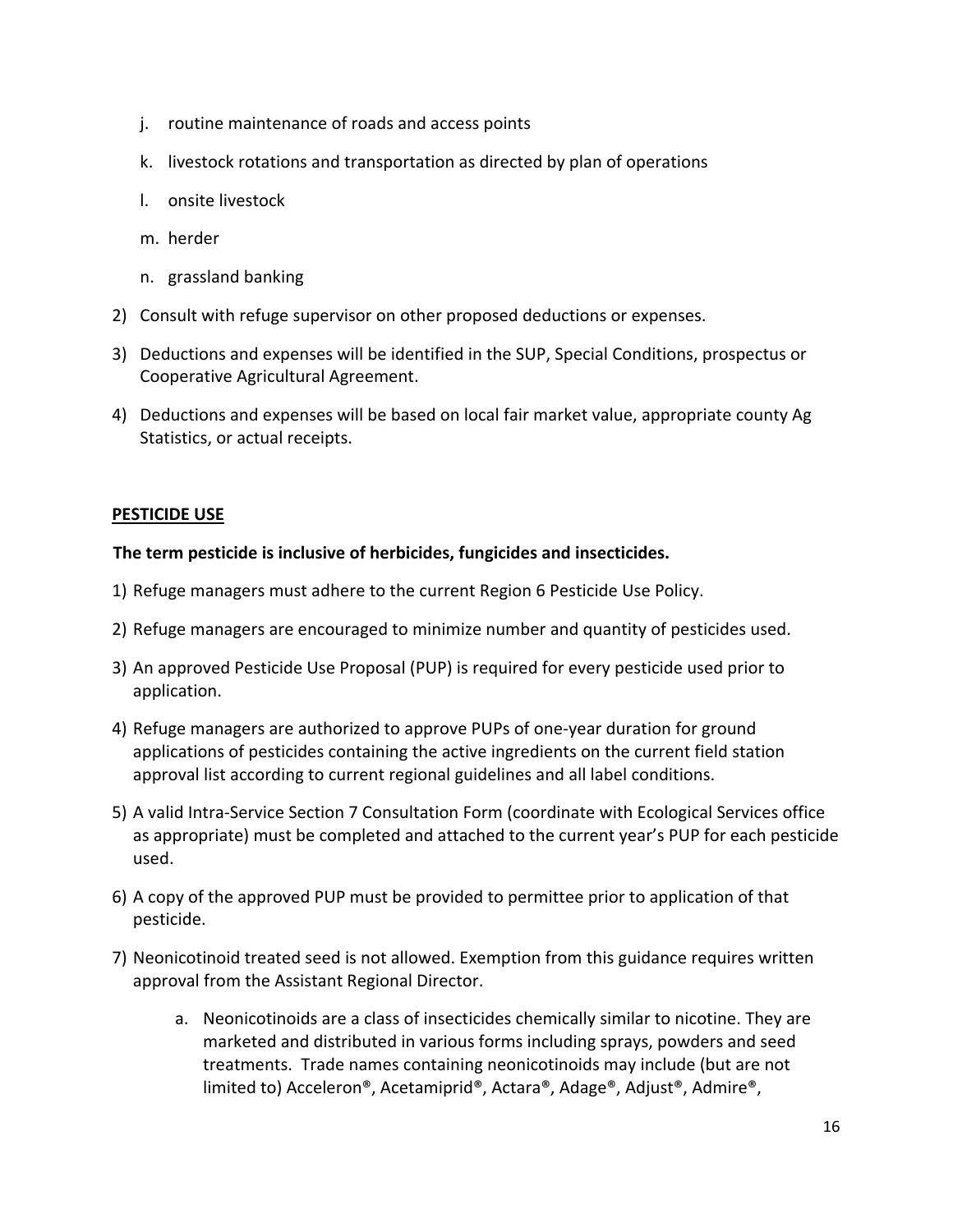Advantage®, Alpine®, Arena®, Assail®, Belay®, Calypso®, Celero®, Centric®, Clutch®, Confidor®, Cruiser®, Dinotefuran®, Encore®, Flagship®, Gaucho®, Helix®, Inside®, Intruder®, Legend®, Merit®, Meridian®, Nipsit®, Platinum®, Poncho® , Pravado®, Premise®, Regent®, Safari®, Scorpion®, Titan®, Touchstone ®, Tristar®, and Venom®.

b. Active ingredients include: *acetamiprid, clothianidin, dinotefuran, imidacloprid, nithiazine, sulfoxaflor, thiacloprid*, and *thiamethoxam*.

## **BEST MANAGEMENT PRACTICES (BMPs)**

- 1) The goal of Region 6 field stations should be to provide leadership in the implementation and demonstration of BMPs and other conservation practices in the Cooperative Agricultural Program.
- 2) Each station with a Cooperative Agricultural Program should incorporate BMPs for their station in special conditions of SUPs.
- 3) Refuge managers are encouraged to implement sustainable agricultural practices.
- 4) Refuge managers are encouraged to develop informational material, or post interpretive signs that would educate the public on the current cooperative agricultural program as it relates to native habitat restoration or conservation practices.

## **REGIONAL OFFICE SUPPORT AND MONITORING**

- 1) Regional office will provide an Annual Pesticide Use Policy and associated field approval list in January of each year even if there are no changes.
- 2) Regional office will provide Annual Grazing Rates in February of each year.
- 3) Regional office should conduct a certain level of monitoring of submitted field station SUPs.
- 4) Regional office will conduct station agricultural program reviews on a regular basis to evaluate Regional implementation of associated guidelines.
- 5) The Cooperative Agricultural Team is to remain intact and reconvene at least annually to:
	- a. Address new/additional agronomic restoration issues
	- b. Amend agricultural guidelines and provide needed amended language to Regional Management Team by December 31 of each calendar year.
	- c. Assist the Regional Management Team as needed with pertinent agronomic restoration issues, field reviews and Project Leader conference calls.